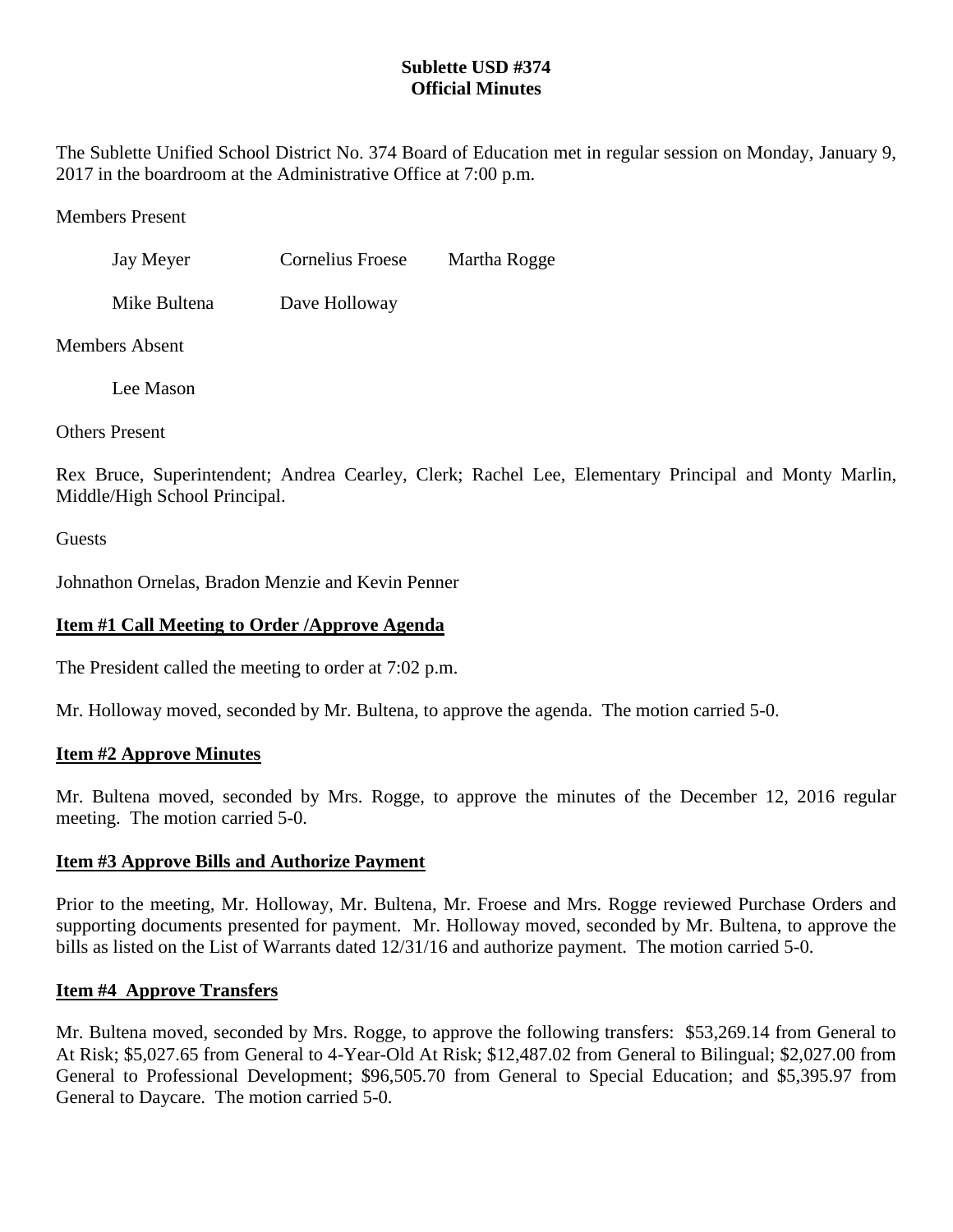Board Minutes Page 2 January 9, 2017

### **PUBLIC FORUM**

There was no public forum.

### **Reports**

Curriculum

There was no curriculum report this month.

#### Principals

Mr. Marlin introduced Johnathon Ornelas, S-Club sponsor; Bradon Menzie, S-Club president; and Kevin Penner, S-Club treasurer. They were present to request board approval for their S-Club trip to Denver, Colorado March 13 and 14. They plan to attend the Nuggets/Lakers basketball game and go to Trampoline World. Mr. Bultena moved, seconded by Mrs. Rogge, to approve the S-Club trip. The motion carried 5-0.

Mr. Marlin reported on Rotary Students of the Month; Middle School Leadership, math competition and Spelling Bee; High School scholars bowl; and league basketball tournaments coming up for both middle school and high school.

Mrs. Lee reported that the local Science Fair for  $5<sup>th</sup>$  and  $6<sup>th</sup>$  grades will be February  $6<sup>th</sup>$  at 5 p.m. She also discussed with the board a classroom management system called CHAMPS which they are beginning to implement this year in the elementary school.

#### Activities Director

There was no Activities Director report this month. Mr. Carter was attending a middle school basketball game.

#### SWPRSC/HPEC

Mr. Meyer reported on the SWPRSC Board meeting. Mr. Bultena reported on the HPEC meeting.

#### Superintendent:

Mr. Bruce reported the KASB policy updates have been sent out to the board members electronically. The After Prom committee has asked to use a bus and driver to transport students to Garden City. Mr. Bruce will check with KASB law department to see if this is allowable. He also discussed a bid from Weber Refrigeration for controls and maintenance work and the need for a new piano with league music coming up in February. Mr. Bruce and Jay Meyer met with representatives of the Satanta school board and discussed ideas of sharing some district resources such as our tech director. It was agreed to work on the superintendent evaluation at next month's meeting.